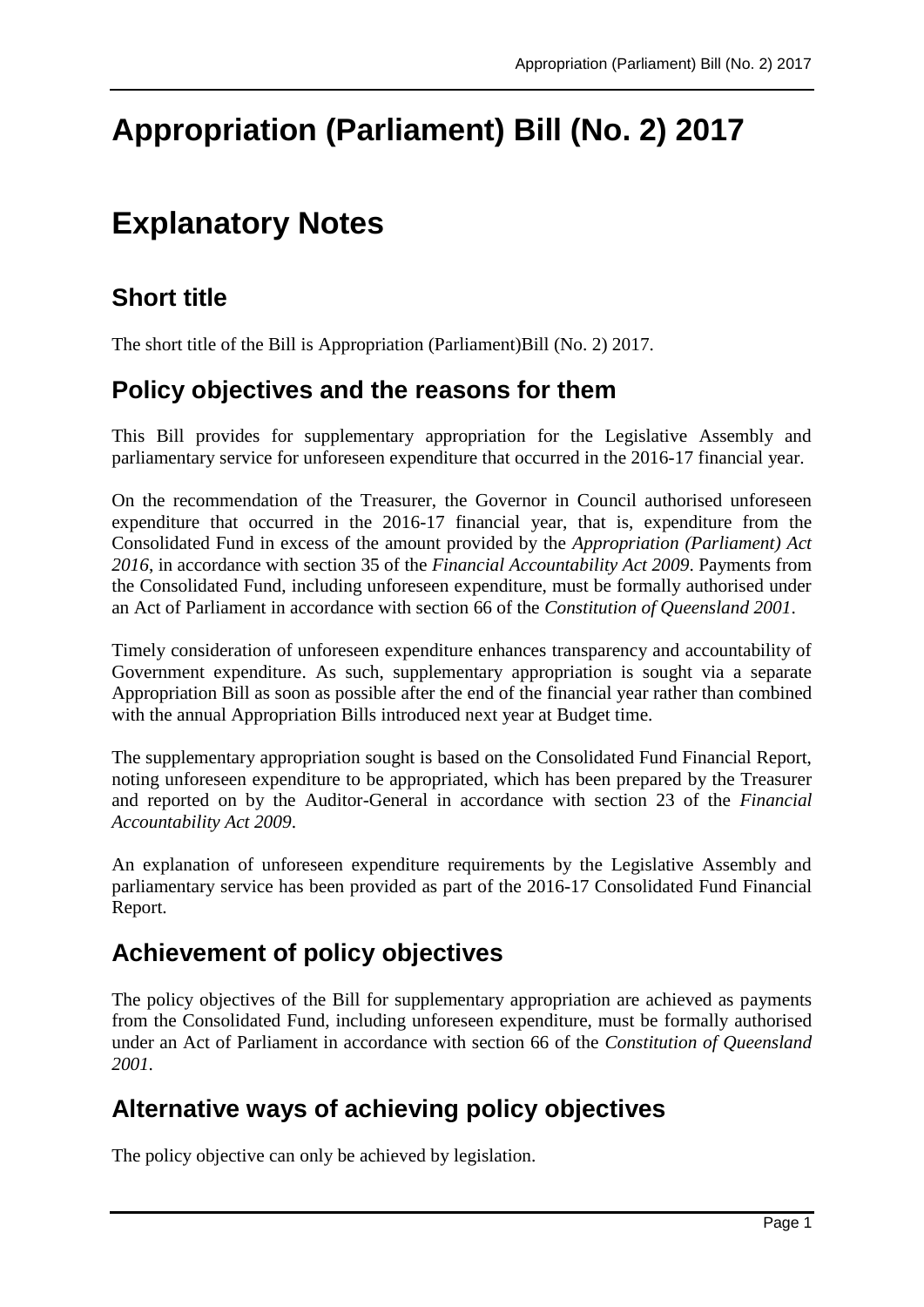#### **Estimated cost for government implementation**

There are no additional administrative costs in implementing the Bill as it seeks Parliamentary approval for expenditure incurred in the 2016-17 financial year.

#### **Consistency with fundamental legislative principles**

The Bill is consistent with fundamental legislative principles.

#### **Consultation**

Consultation has been undertaken with the Legislative Assembly and parliamentary service in establishing the appropriation payable to them pursuant to this Bill.

#### **Consistency with legislation of other jurisdictions**

The Bill is specific to the State of Queensland, and is not complementary to legislation of the Commonwealth or another state.